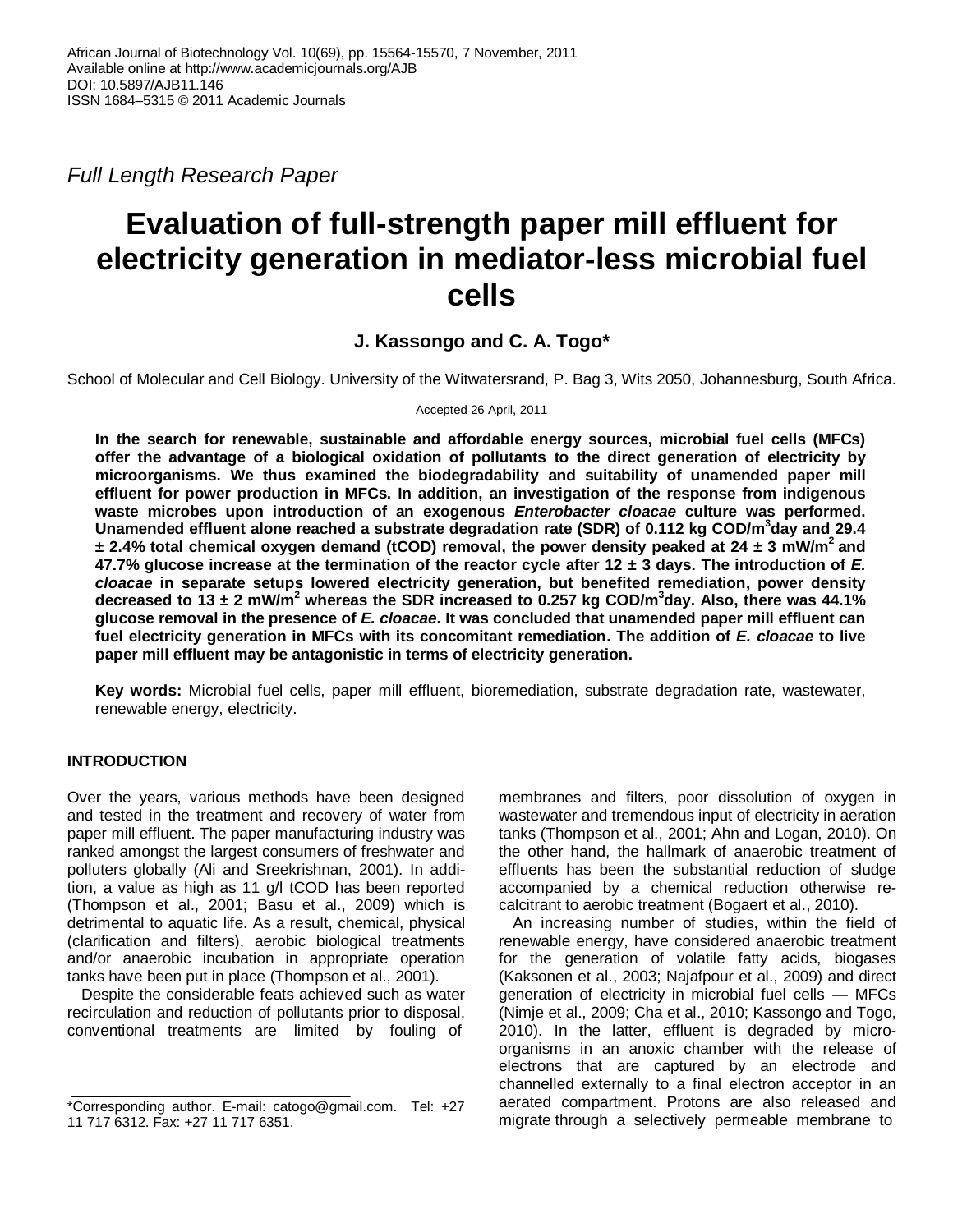reduce oxygen to water (Mohan et al., 2008; Mathuriya and Sharma, 2009). Recent works involving paper mill effluent have been focused on single-chambered MFC designs at ambient temperatures. For example, upon improving conductivity of the effluent supernatant with addition of 100 mM PBS in a 500 h fed-batch configuration, up to 672  $\pm$  27 mW/m<sup>2</sup> maximum power density ( $P_d$ ) and 76  $\pm$  4% tCOD removal were attained (Huang and Logan, 2008). However, the maximum  $P_d$ was reduced to  $210 \pm 7$  mW/m<sup>2</sup> and tCOD removal was  $26 \pm 2\%$  when effluent of the same type was fed to MFCs operated in a continuous flow system (Huang et al., 2009). Mathuriya and Sharma (2009) also attempted to generate bioelectricity while achieving bioremediation of different wastes, including paper industry wastewater. They found that an increase of operational parameters namely temperature, agitation, and effluent concentration directly increased the  $P_d$  within a specific range.

However, little has been documented on the feasibility of electricity generation from a full-strength paper mill effluent while achieving significant remediation in H-type MFCs. In this study, attention was devoted to keep, strictly at minimum, any input of nutrient (s) and/or energy to allow for practical projections in future upper-scale studies. In addition, molecular analyses of electrodes were performed to identify the anodophilic microbial species.

#### **MATERIALS AND METHODS**

#### **Experimental setups and analyses**

The H-type MFCs, as described by Nambiar et al. (2009), were used. Briefly, each 250 ml reactor (anode and cathode chambers) consisted of 200 ml of respective solutions separated by a proton exchange membrane (Nafion<sup>™</sup> 117). Paper mill effluent from Mondi Paper (Springs, South Africa) was used as the anolyte while the catholyte comprised of 0.02 M potassium ferricyanide in 0.1 M sodium phosphate buffer (pH 6.8). The external circuit was linked by a 470  $\Omega$  resistor. Following collections, samples not used in setups were stored at 4°C to delay possible changes in biochemical composition (Najafpour et al., 2009). Three sets of MFCs were set up as previously explained (Kassongo and Togo, 2010). The operation of the MFCs was performed at ambient temperature  $(22 \pm 3^{\circ}C)$ . Each MFC setup was run for 10 to 14 days and voltage was measured at 2 h intervals using a TopTronic T830 digital multimeter (APelectronics, South Africa), while pollution indicators such as tCOD and solids were measured at the beginning and at the end of every MFC cycle. Ohm's law  $(I = V/R)$  was applied to calculate the current and subsequent power density  $(P_d)$  calculated using:  $P_d = (VI)/A$ , where, V is the voltage; I is the current and A is the surface area (Rabaey and Verstraete, 2005). In addition, the power yield, the substrate degradation rate (SDR) and the coulombic efficiency (*εcb*), were calculated according to Huang and Angelidaki (2008), Mohan et al. (2008) and Antonopoulou et al. (2010) respectively.

#### **Scanning electron microscopy (SEM)**

The preparation of anodes (fixing, dehydration and coating) was

performed to assess the density of microbial population on carbon electrode surface (Kassongo and Togo, 2010).

#### **Anode biofilm diversity studies**

To gain insight on microfloral community diversity playing participating in electricity generation and bioremediation, diversity of microorganisms on the anode was investigated using molecular techniques. The latter entailed DNA extraction, PCR, DGGE and sequencing.

#### **DNA extraction**

At the termination of reactors, anodes were transferred to 20 g of 2 mm glass beads in 50 ml sterile reinforced clostridial medium and shaken by hand for 5 min to dislodge cells from surfaces. The medium was centrifuged at 10,000 rpm for 1 min at 4°C, the supernatant was discarded and the pellet was re-suspended then mixed with Zymo Research ZR Fungal/Bacterial DNA MiniPrep™ kit (Inqaba Biotechnical Industries, South Africa) as per manufacturer's instructions to prepare ultra-pure genomic DNA templates for PCR.

#### **PCR-amplification**

One tube contained: 25 μl of 2 X PCR Master mix (Taq DNA polymerase in reaction buffer,  $MgCl<sub>2</sub>$  and dNTPs - 0.4 mM of each), 1 μl each for reverse and forward primer 16S rDNA (UNIV1392R: 5'-ACG GGC GGT GTG TRC-3', EUB968F AAC GCG AAG AAC CTT AC with GC clamp), 22 μl DNase and RNase-free water (Fermentas, USA) and 1 μl of the extracted DNA aliquot. A second tube was incubated with all the components for PCR but without the isolated DNA in order to check for any possible contaminations which may have occurred in the course of the experiments. Applied Biosytems 2720 Thermal Cycler was used for PCR and set at the following parameters: initial denaturation at 95°C for 3 min, followed by 35 cycles of denaturation (30 s at 94 °C), annealing (45 s at 60°C and extension − 90 min at 72°C), and a final extension at 72°C for 7 min before storage at -4°C. An agarose gel electrophoresis was later conducted to confirm for the presence, quality and purity of PCR products (Jong et al., 2006).

#### **Denaturing gradient gel electrophoresis (DGGE)**

The goal with DGGE was to examine the microbial diversity of samples by running a mix of amplified 10 µl PCR products and 5 µl of the DGGE loading dye in 6% PAG at 130 V, 60°C for 4 h. After that the gel was stained in 250 ml 0.5 X TAE buffer (10 mg/ml<sup>-1</sup> ethidium bromide) for 15 min followed by a distaining for 15 min in 0.5 X TAE buffer without ethidium bromide (Muyzer et al., 1993). Dominant bands were cut and template DNA removed from the DGGE gel by immersing in 50 µl TE buffer at 4°C overnight (Lee et al.*,* 2003). A second re-amplification as specified previously (without GC clamp on the forward primer) followed by another agarose gel electrophoresis were performed to confirm the presence of DNA before sequencing (Azbar et al., 2009) at Inqaba Biotechnical Industries (South Africa).

#### **Sequencing and phylogenetic tree**

Sequences received from Inqaba Biotechnical Industries (South Africa) were edited with FinchTV and a nucleotide BLAST search for highly similar sequences was performed in the NCBI database.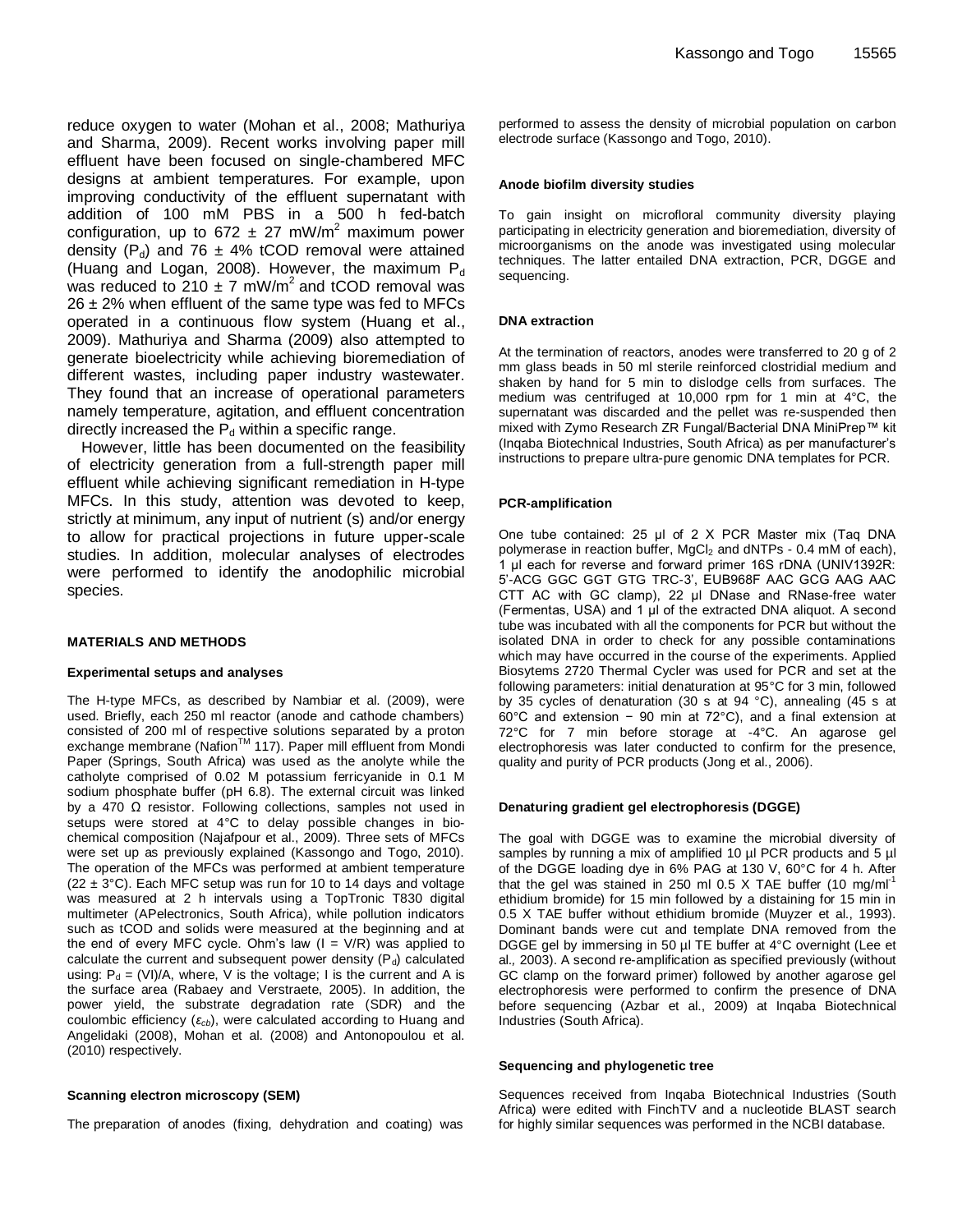

**Figure 1.** Maximum power densities and respective coulombic efficiencies from different MFC setups fed with paper mill effluent.

The strongest matches obtained were used together with the sequence of the isolate to construct the phylogenetic tree in the DNAMAN sequence analysis software.

#### **Statiscal analysis**

Experiments were performed in triplicates and reported as mean ± standard deviation.

## **RESULTS**

## **Effluent profile**

The pH of the effluent was  $6.61 \pm 0.1$  with a conductivity of 4.65 mS/cm at sampling. Initially, tCOD and total solids were  $43.7 \pm 0.3$  g/l and  $584 \pm 0.2$  mg/l, respectively. The glucose concentration was  $1.4 \pm 0.02$  g/l. These parameters remained relatively stable during storage.

## **Electricity generation**

Without *Enterobacter cloacae*, setups did not have stable potential differences. However, introduction of *E. cloacae* in the medium generally reduced both the magnitude and the variations of power densities, stabilising voltage readings close to 0.3 mV. The maximum power density from inherent waste microbes in the presence of *E. cloacae* was 13  $\pm$  2 mW/m<sup>2</sup>. The highest power density, 24  $\pm$  3 mW/m<sup>2</sup>, was observed on setups with wastewater only (Figure 1).

Although, setups using paper mill effluent only generated the highest maximum power density, its coulombic efficiency ( $\epsilon_{cb}$  = 0.02%; P<sub>Y</sub> = 0.1 µW/kg COD<sub>R</sub>) was lower than that for sterile effluent acted upon by  $E$ . *cloacae* ( $\varepsilon_{cb}$ ) = 0.04%;  $P_Y$  = 0.3 µW/kg COD<sub>R</sub>). However, the maximum power density for untreated waste incubated with *E. cloacae* ( $P_d = 13 \pm 2$  mW/m<sup>2</sup> and  $\epsilon_{cb} = 0.02\%$ ) was lower than that for sterile wastewater using  $E$ . *cloacae* ( $P_d$  = 15.3 mW/m<sup>2</sup>) (Figure 1).

## **Bioremediation**

Pollution parameters such as tCOD and total solids were reduced in all set ups. However, glucose concentration was increased in reactors containing the unamended effluent together with *E. cloacae* (Figure 2). There was a direct relationship between the final pH of setups and the solids removal efficiencies. Up to 98.8% settable solids removal efficiency and a final pH of 7.42 when *E. cloacae* was used together with microorganisms inherent to paper mill effluent. In the absence of *E .cloacae*, unamended waste achieved a settable solids removal efficiency of 20.1% and a final pH of 6.17. The presence of *E. cloacae* most likely contributed to the final pH values higher than those initially (6.61  $\pm$  0.1); the pH dropped in the absence of *E. cloacae* compared to setups where it was introduced.

Organic matter degradation was inversely proportional to the maximum electricity generated across different MFC configurations. Two setup types; sterile effluent with *E*. *cloacae* alone and unamended effluent only, had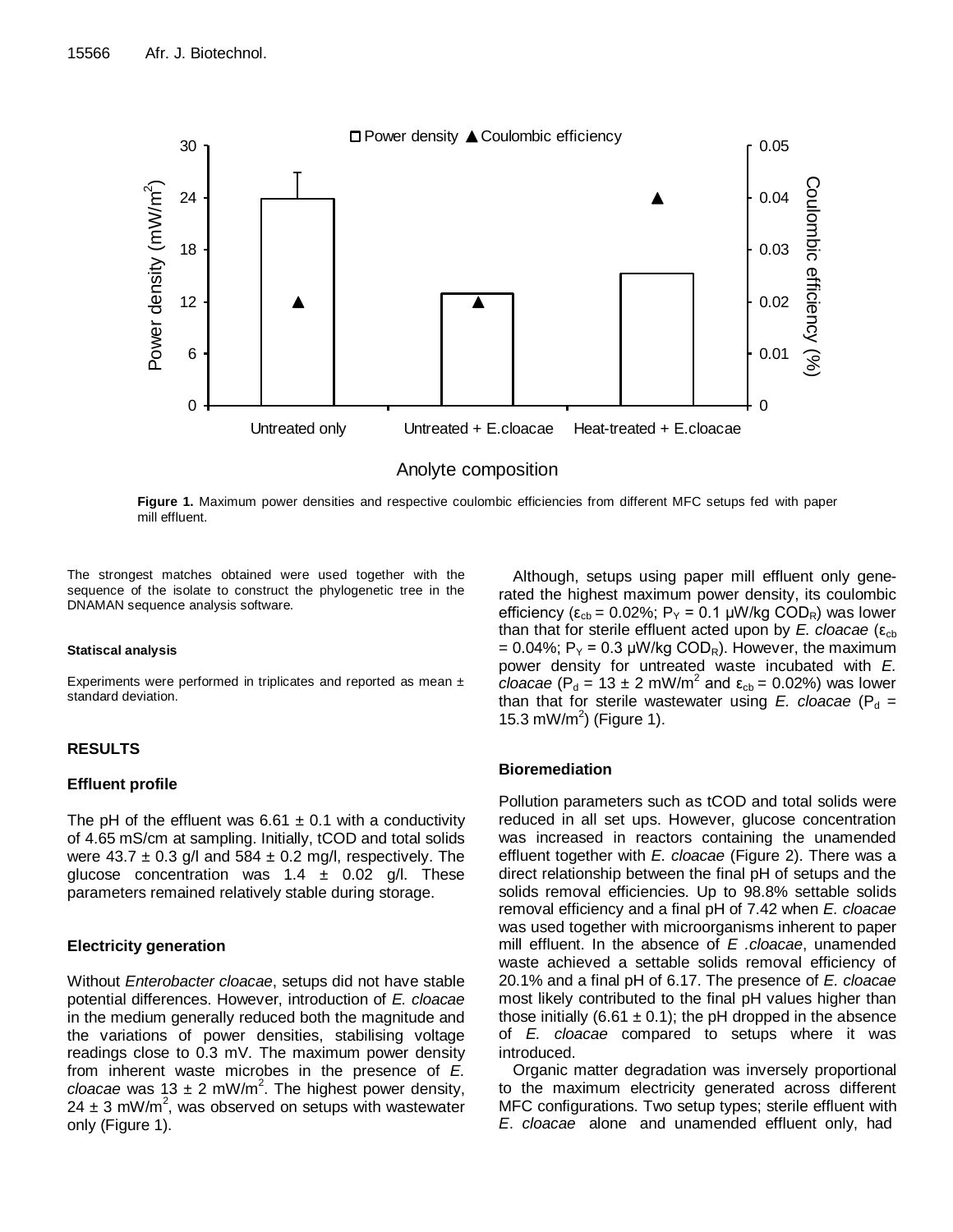

## Parameter

**Figure 2.** Bioremediation profile of paper mill effluent in different setups after MFC cycles in relation to initial concentrations.



**Figure 3.** A scanning electron micrograph of a sparsely colonised anode electrode.

relatively close SDRs, 0.125 kg  $\text{COD/m}^3$  day and 0.112 kg COD/m<sup>3</sup> day, respectively. Addition of *E. cloacae* to native effluent increased the SDR to 0.257 kg COD/m<sup>3</sup>day (55.4 ± 0.7% COD removal efficiency and  $\epsilon_{cb}$ = 0.02%) resulting in 13  $\pm$  2 mW/m<sup>2</sup>, the lowest maximum

power per anode surface area.

## **Microscopy**

There was a sparse microbial colonisation of electrodes by rod-shaped bacteria and isolated micro-colonies of round-shaped bacteria as illustrated in Figure 3. However, similar electrodes showed a dense microbial population when incubated in reactors fed with reinforced clostridial medium (RCM) used as a control (micrograph not shown). Thus, the density of microorganisms on electrode surfaces was directly proportional to the power generated.

## **Molecular analyses**

PCR amplicons from the anodophilic microorganisms (after reactor setups) showed a smear on the denaturing gradient gel electrophoresis (DGGE) without a distinctive separation of bands. An arbitrary cut on the DGGE was performed, sequenced and subsequently analysed (BLAST search) for the 16S ribosomal partial sequence, revealing 99% identity to strains of the *Leuconostoc mesenteroides* subsp. *mesenteroides* (Figure 4). The complete GenBank search revealed a total of 102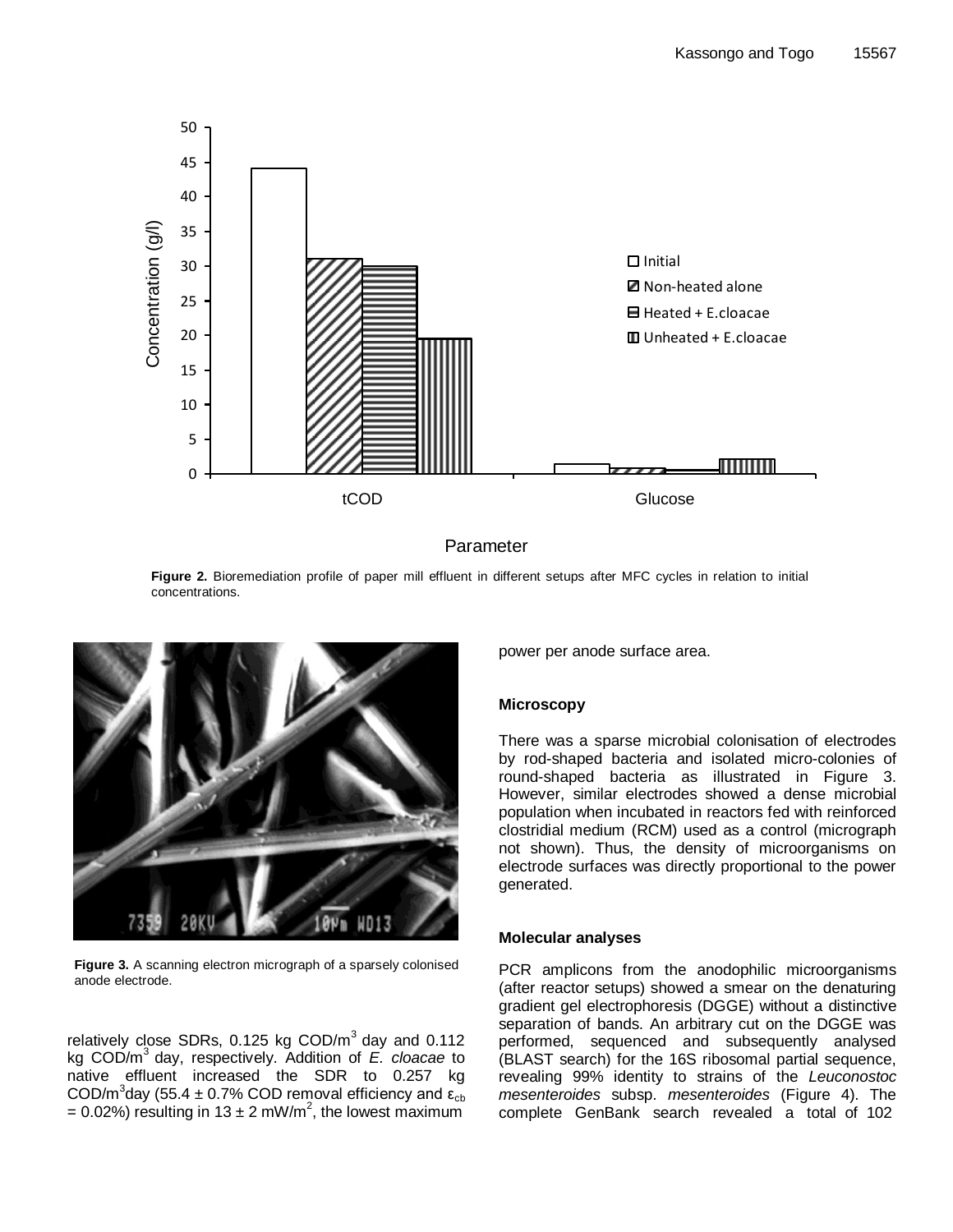| 81        | Anode isolate                                                  |
|-----------|----------------------------------------------------------------|
|           | L mesenteroides subsp. mesenteroides strain NM198-1 (HM218817  |
| 46        | L mesenteroides subsp. mesenteroides strain NM11-1 (HM218055)  |
| 40<br>28  | L mesenteroides subsp. mesenteroides strain NM178-1 (HM218732) |
| 63        | L mesenteroides subsp. mesenteroides strain NM175-3 (HM218714) |
| 69        | L mesenteroides subsp. mesenteroides strain NM165-6 (HM218669) |
| 87        | L mesenteroides subsp. mesenteroides strain NM150-4 (HM218591) |
| 18        | L mesenteroides subsp. mesenteroides strain NM14-3 (HM218072)  |
| 63<br>93  | L mesenteroides subsp. mesenteroides strain NM169-5 (HM218684) |
| 22        | L mesenteroides subsp. mesenteroides strain NM182-5 (HM218757) |
|           | L mesenteroides subsp. mesenteroides strain NM178-4 (HM218735) |
| 58        | L mesenteroides subsp. mesenteroides strain NM171-7 (HM218694) |
| 5         | L mesenteroides subsp. mesenteroides strain NM195-2 (HM218801) |
| 100       | L mesenteroides subsp. mesenteroides strain NM173-2 (HM218702) |
| 100<br>34 | L mesenteroides subsp. mesenteroides strain NM173-7 (HM218706) |
| 99        | L mesenteroides subsp. mesenteroides strain NM195-5 (HM218804) |
|           | L mesenteroides subsp. mesenteroides strain NM175-5 (HM218716) |
| 8         | L mesenteroides subsp. mesenteroides strain NM11-4 (HM218058)  |
| 52        | L mesenteroides subsp. mesenteroides strain NM189-2 (HM218785) |
|           | L mesenteroides subsp. mesenteroides strain NM184-2 (HM218764) |
|           | L mesenteroides subsp. mesenteroides strain NM26-5 (HM218131)  |
| 96        | L mesenteroides subsp. mesenteroides strain NM33-4 (HM218175)  |
| 4         | L mesenteroides subsp. mesenteroides strain NM183-5 (HM218762) |
| 36<br>19  | L mesenteroides subsp. mesenteroides strain NM196-3 (HM218808) |
|           | L mesenteroides subsp. mesenteroides strain NM190-1 (HM218789) |
|           | L mesenteroides subsp. mesenteroides strain NM186-2 (HM218772) |

# 0.05

**Figure 4.** An unrooted phylogenetic tree of the 16S ribosomal RNA, partial sequence. Species matching (all 99% identity) the paper mill effluent anodophilic isolate and their respective GenBank accession numbers are shown in brackets. Bootstrap values (1000 replications) are indicated at the nodes.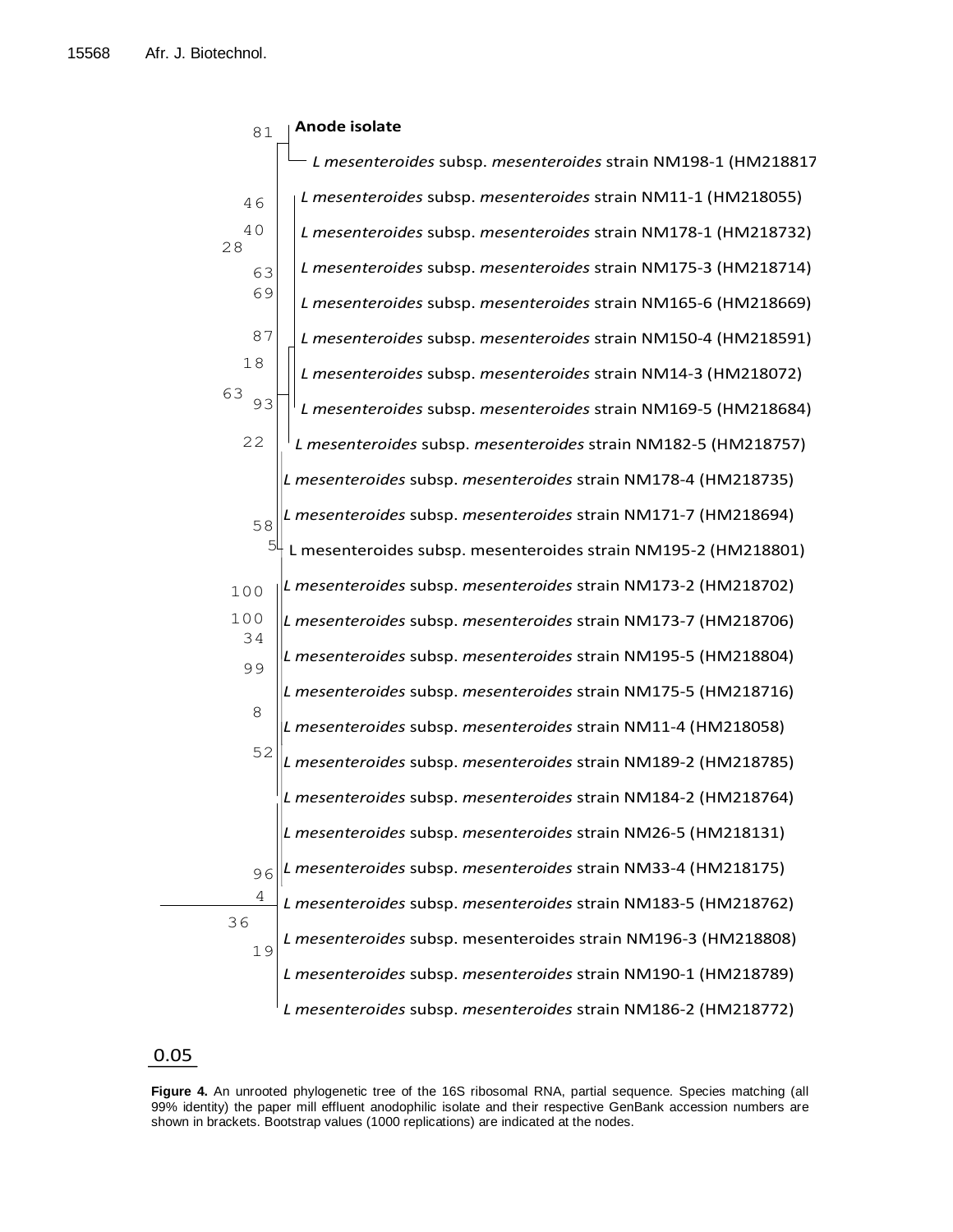different strains with the same percentage of identity to the paper mill effluent isolate.

## **DISCUSSION**

This study used a concentrated paper mill effluent which contained alkalis used throughout a wood processing plant. It could be expected that such a non-pre-treated wastewater containing strong oxidizing chemicals would increase the survival pressure for microbial life and not necessarily favourable to electron generation and transport (Huang et al., 2009; Hakeem and Bhatnagar, 2010). Therefore, the lack of a steady state in power generation and a sparse microbial growth on electrodes were noted (Mathuriya and Sharma, 2009). The fluctuation in power densities may also be attributed to the breakdown of cellulose which is a very slow process and may even get intermittent in stagnant conditions or in absence of ideal mixing of bacteria within the wastewater (Huang and Logan, 2008). Moreover, a lack of microbial acclimation may have resulted in lack of stability of power densities (Wang et al., 2009). Nonetheless, addition of exogenous *E. cloacae* in setups reduced both the magnitude and frequency of fluctuations of electricity with a bimodal distribution of power densities in most cases. Presumably, *E. cloacae* may have contributed with a supplementary metabolic pathway noted by an increase in pH as well as an accelerated removal of certain substrates such as glucose, thus shifting the dynamics in MFCs. Further investigations will look at the nature of such metabolites and their possible involvement as additional electron shuttles in the medium. At present, *E. cloacae* is capable of degrading cellulose-rich materials with a direct transfer of electrons to a carbon electrode without a requirement for exogenous mediators (Rezaei et al., 2009). This is in line with the power generated exclusively with *E. cloacae* observed on setups fed with sterile cellulose-rich paper mill effluent in this study.

There was a break down of pollutants and reduced sludge when *E. cloacae* degraded paper mill effluent together with inherent waste microbes (up to 98.8% settable solids removal efficiency); however, the drop in glucose removal (44.1%) may be an indication of an absence of synergism with the exogenous culture. Two possible mechanisms may explain this lack of microbial cooperation. First, microorganisms may have decreased the degradation of glucose and resorted to using excess electrons which are ordinarily captured by the anode. Alternatively, *E. cloacae* may be consuming or inhibiting metabolites which can be viewed as precursors toward power generation by mixed microbial consortia in the effluent (Trzcinski et al., 2010).

It could have been expected to have the setup of sterile effluent acted on by *E. cloacae* to yield the highest maximum power density due to its highest coulombic efficiency (0.0004%) coupled to a low SDR and a

relatively high power yield. Surprisingly, setups with unamended effluent generated the highest power possibly due to the lowest SDR and the increase of glucose (up to 47.7%) in the medium; whereas it was being decreased in all other setups. The slow degradation of organics together with the glucose buildup may have amounted to a long-term energy store for microorganisms toward the high electricity generated. However, the highest power yield in sterile waste metabolised by *E*. *cloacae* holds an indication on the adaptation of the microbial culture and the continuation of electricity generation above power densities of both untreated waste alone and those of untreated waste with *E. cloacae* (Mohan et al., 2008).

The coulombic efficiency has long been an important gauge for comparison amongst power generation studies. However, additional factors may need to be considered such as waste composition, including both biotic and abiotic factors. For example, initially high tCOD content can induce bacteriostatic and bacteriocidal effects on certain microbial populations, resulting in reduced coulombic efficiencies (Min et al., 2005; Jong et al., 2006), hence the SDR was also considered. Interestingly, the coulombic efficiencies and power yield may be low in this study, but electricity generated can be significant when taking into consideration the projection of the total effluent discharge volume produced daily by a processing mill over a year, assuming that the scale-up generates electricity within the same proportion as in a pilot study (Wen et al., 2010). The lack of defined bands in the DGGE may be an indication of consortia of closelyrelated species which could not be properly separated on polyacrylamide (Trzcinski et al., 2010). This observation was also supported by a phylogenetic analysis revealing a large number of strains (102) matching the paper mill effluent anodophilic isolate at the same level of identity (based on 16S rRNA partial sequence) which belonged to facultative and gram-positive lactic acid bacteria from *Leuconostoc mesenteroides* subsp. *mesenteroides.* The very little DNA to be amplified owing to little microbial colonization of electrodes resulted in a low intensity of bands in the DGGE (Riemann et al., 1999). In addition, *Leuconostoc* strains are commonly found and extensively used in dairy products and plant materials (Hemme and Foucaud-Scheunemann, 2004; McSweeney and Sousa, 2000). Therefore, the predominance of sparse microbial growth on electrodes in a medium is not of preference such as paper mill effluent. This exploratory study has established that full-strength paper mill effluent can be metabolised and serve as both carbon and energy sources to endogenous microbes with a detectable electricity generation in fuel cells.

## **ACKNOWLEDGMENTS**

The authors thank the University of the Witwatersrand